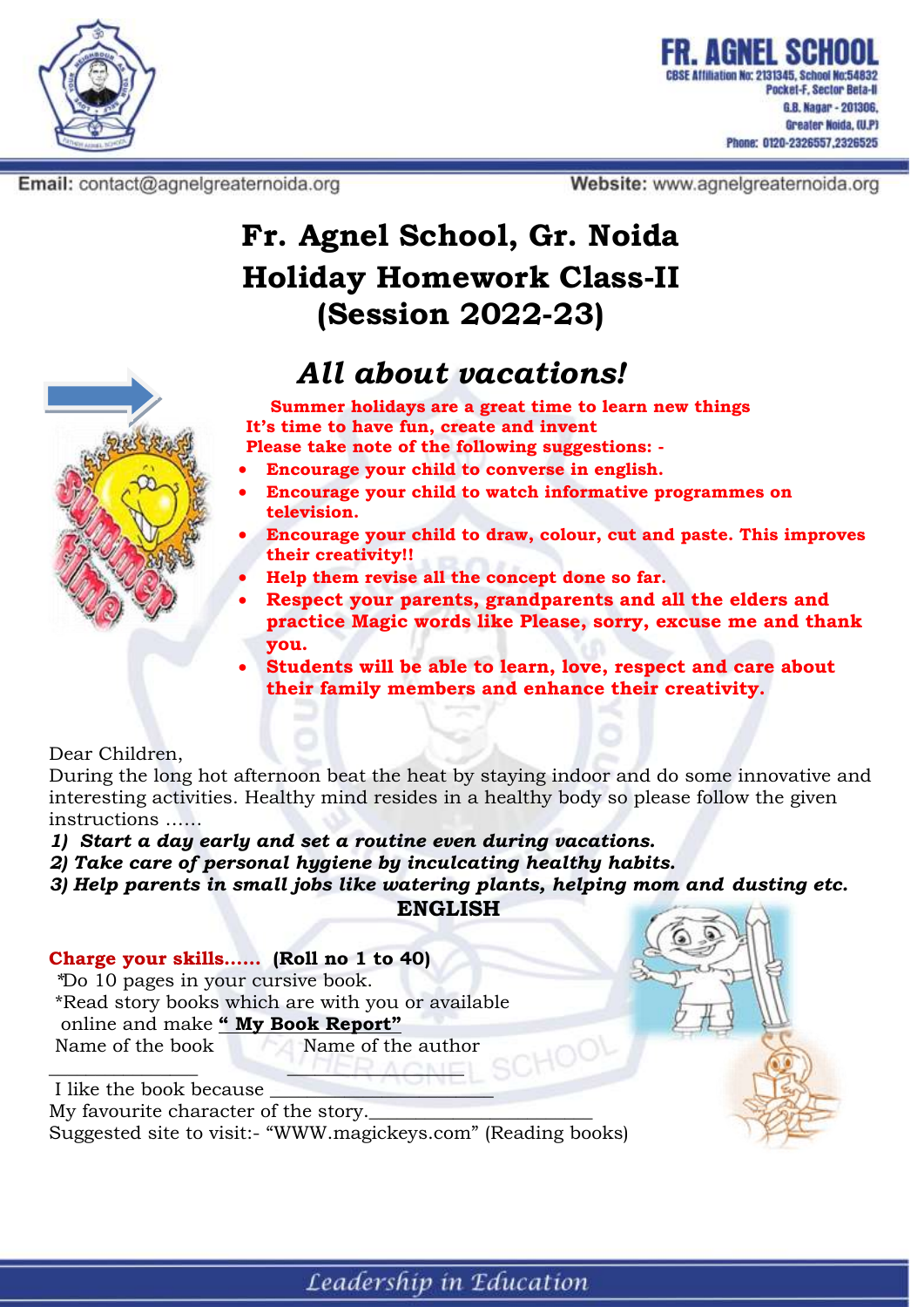

Email: contact@agnelgreaternoida.org

Website: www.agnelgreaternoida.org

#### **ह िंदी**

- **अपनी उत्तरपुस्ततका में१ ० पेज़ सुलेख करें |**
- **छात्र चित्रों के साथ १० विलोम शब्दों की डायरी बनाएिंगे|**

#### **MATHEMATICS**

- Revise tables 2 to 10 and make a creative pocket diary.
- Practice addition (carrying and without carrying) and subtraction.
- Make a directory of emergency contacts e.g., Police, ambulance etc., contacts of your friends and family members. (Any 10)

### **EVS**

 Make a family tree or a collage of the photographs on A4 size sheet and add an interesting caption for the memorable moments of the summer vacations.

For example: -



Picnic with cousins.

My loving grandparents.

Lets Do some HANDS ON ACTIVITIES (Roll no wise)

- **ENGLISH (Roll No. 1-10)** Make a 3 D model of SINGULAR /Plural by using Waste material.
- **HINDI (Roll No, 11-20)-** A4 **शीट पर ५ जाततिािक सिंज्ञा और ५ व्यस्ततिािक सिंज्ञा का मॉडल बनाकर उसके नाम ललखे |**
- **MATHEMATICS (21 -30)-** On A3 size pastel sheet make a Rangoli pattern using cut outs of different shaped (square, rectangle, triangle or circle).